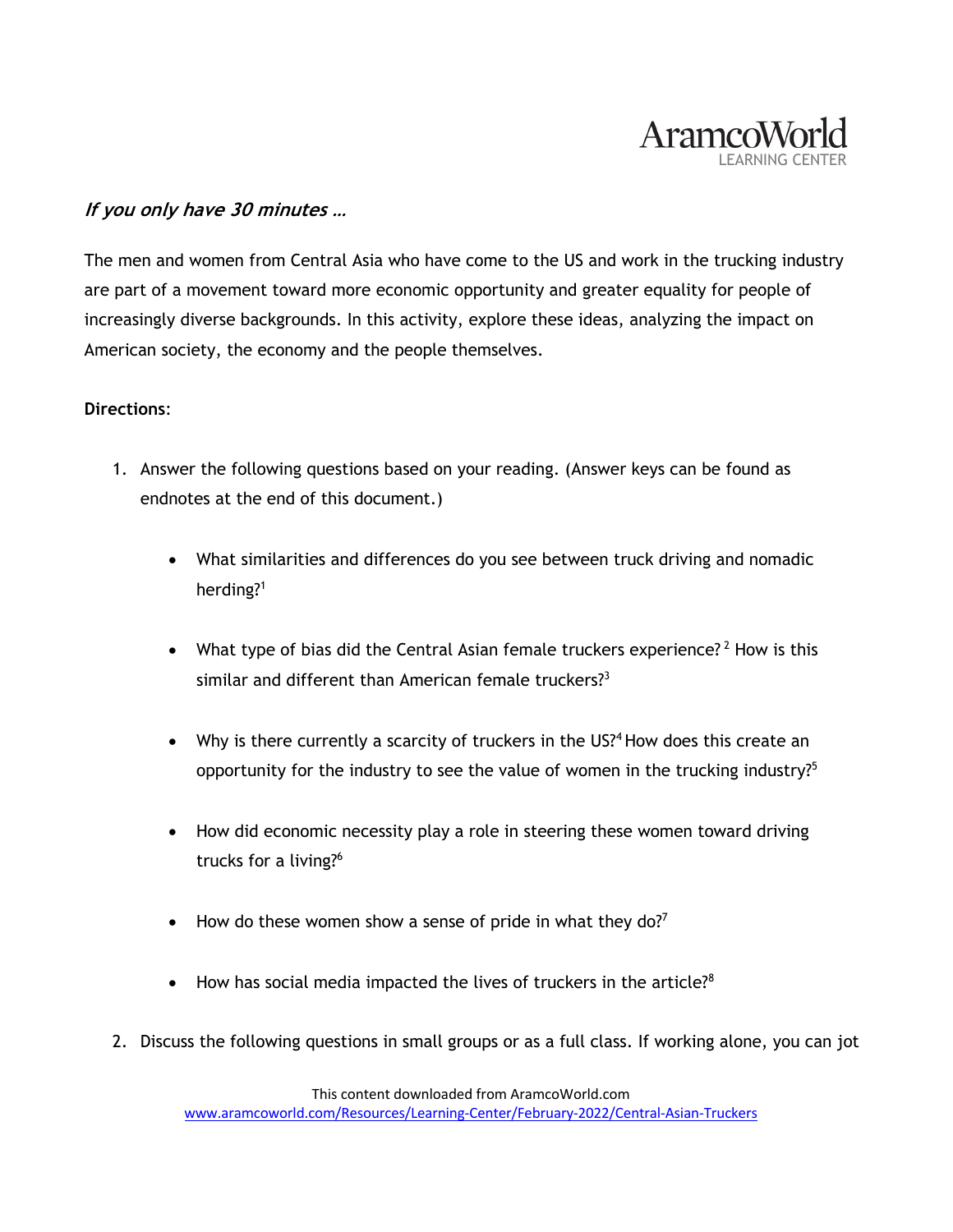down your answers.

- Brainstorm a list of occupations that you associate with women and a list of occupations you associate with men. Why are jobs like these usually considered exclusive to one gender or the other? Of the jobs on the list, could any be done by the other gender. Explain how.<sup>9</sup>
- Identify the different ways working in the trucking industry has helped the men and women in the article meet some of their personal goals. How has this opportunity benefited the US economy? How do you feel about women working in traditionally male occupations?10
- Social media has had a significant impact on the lives of female truckers featured in the article. How might social media have a detrimental effect? What can these women do to counteract that?<sup>11</sup>